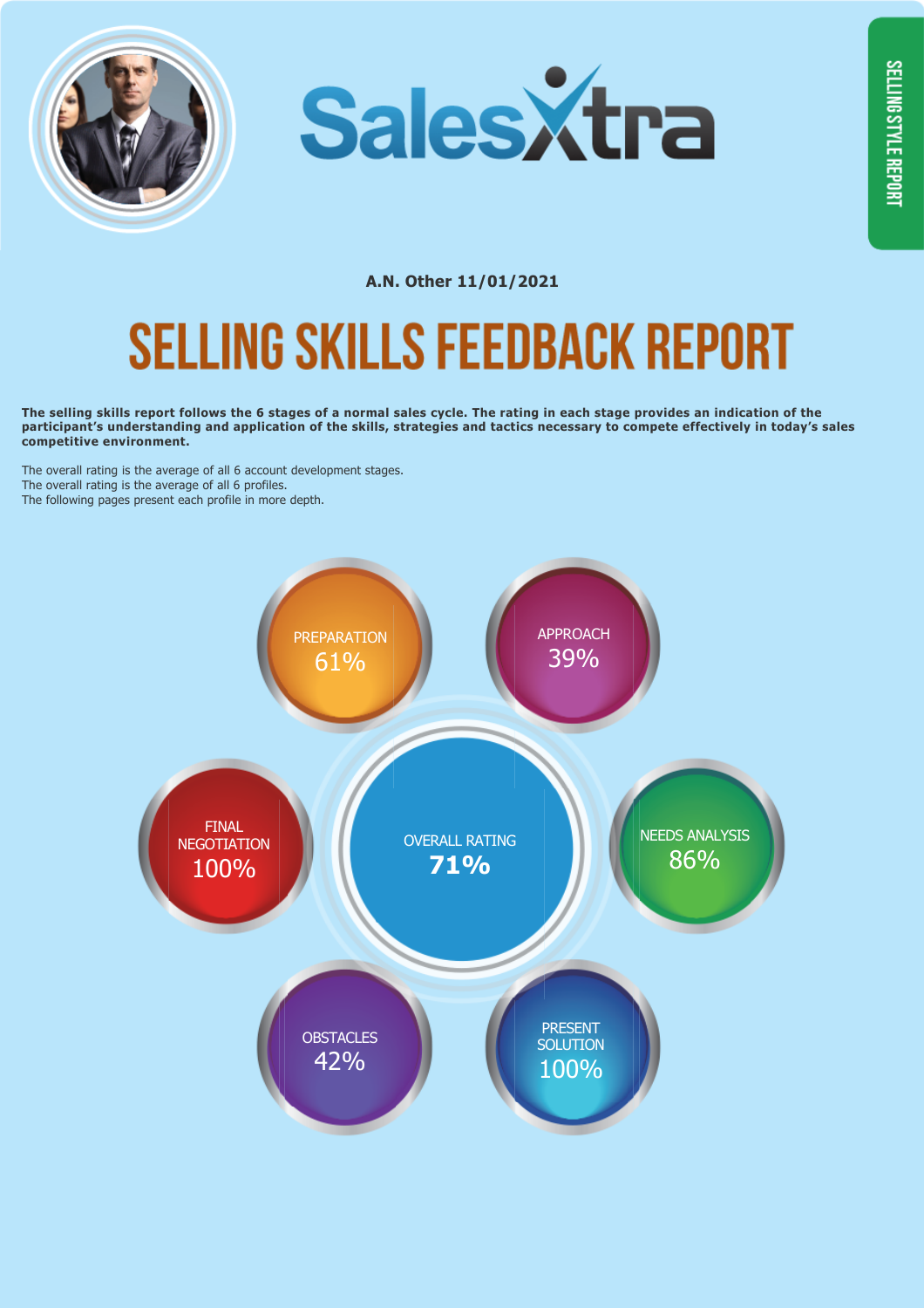



A.N. Other 11/01/2021 PREPARATION

When a salesperson understands, and applies, the activities that are necessary to develop a strategic action plan, the quality and quantity of the business generated from the same amount of effort are automatically improved.

The preparation report is concerned with the salesperson's ability to:

- A) Focus on the processes that clearly identify progress in the sale.
- B) Develop strategies to position with the various buying influencers.
- C) Identify advancing and supporting account objectives.
- D) Sell "on purpose to a purpose",
- E) Assume a pro-active role and creatively capitalise on opportunities as they are presented.

### **Overall Rating**



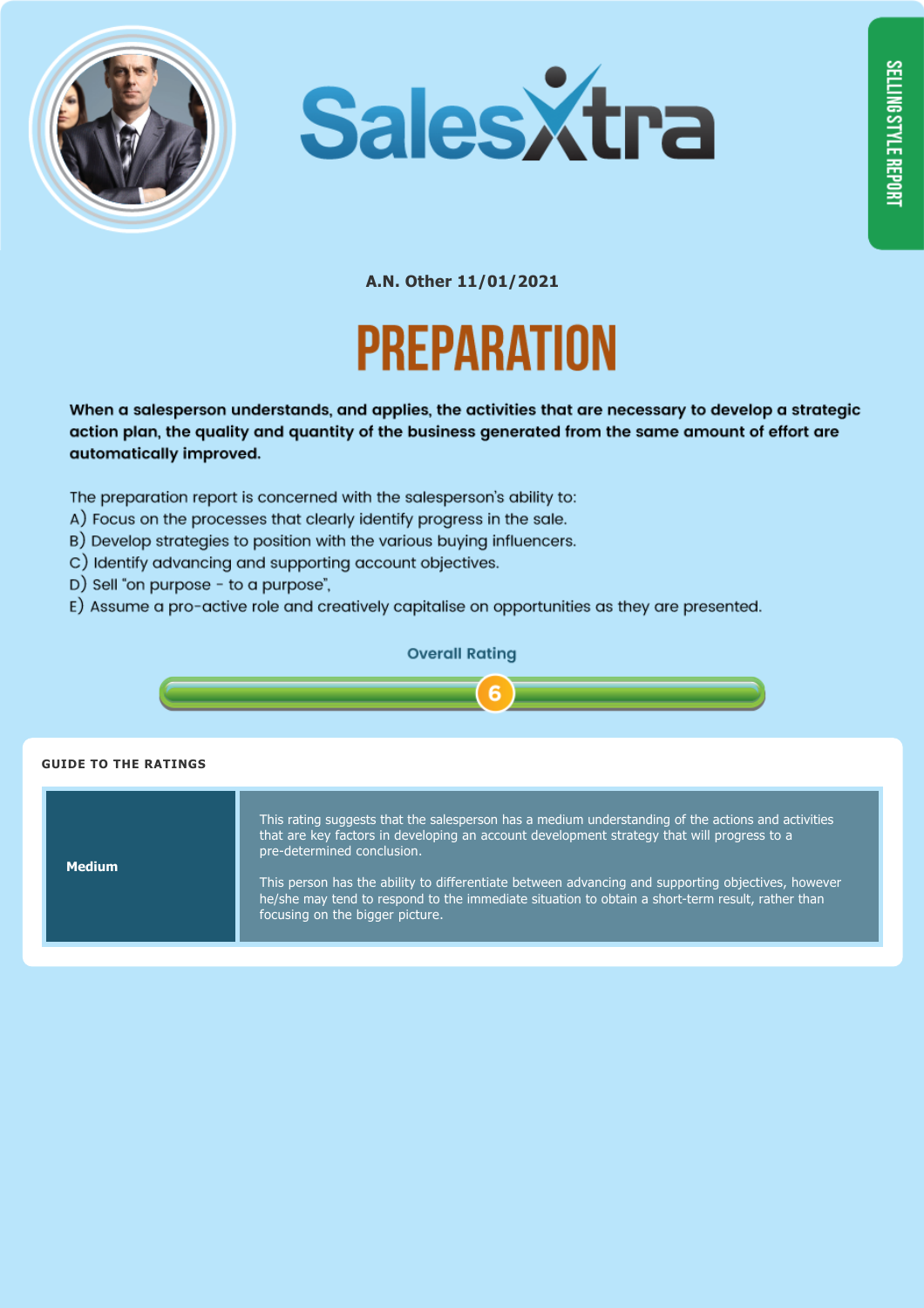



APPROACH

**Overall Ratina** 



### **Positioning with the buying influencers**

Irrespective of the length of the buying chain, or the number of people involved in the buying decision, there are always the same buying roles present in every complex sale.

This report provides clear indications of the salesperson's ability to identify and position with the key buying influencers.

| <b>Below Average</b> | This rating suggests that the salesperson lacks an understanding of the roles buying influencers play<br>in the buying process. The Salesperson is unlikely to be able to differentiate the levels of purchasing<br>power each influencer holds in the account, and will experience difficulties in structuring a<br>presentation/proposal to satisfy the individual's unique needs. A below average rating often results in<br>"low value" account development with proposals being submitted to recommenders rather than<br>decision makers. |
|----------------------|------------------------------------------------------------------------------------------------------------------------------------------------------------------------------------------------------------------------------------------------------------------------------------------------------------------------------------------------------------------------------------------------------------------------------------------------------------------------------------------------------------------------------------------------|
|                      | Immediate action is required to develop this person's understanding of the roles different<br>influencers play.                                                                                                                                                                                                                                                                                                                                                                                                                                |

#### **Interpersonal Selling Skills:**

To compete successfully in today's modern market, salespeople must develop a thorough understanding of the unique personal needs and behavioral traits of the customer.

The ability to bend and flex their own personality and behavioral style to meet these needs aids not only in establishing greater rapport, but also provides much greater insight into which buying motives are likely to be predominant with the customer.

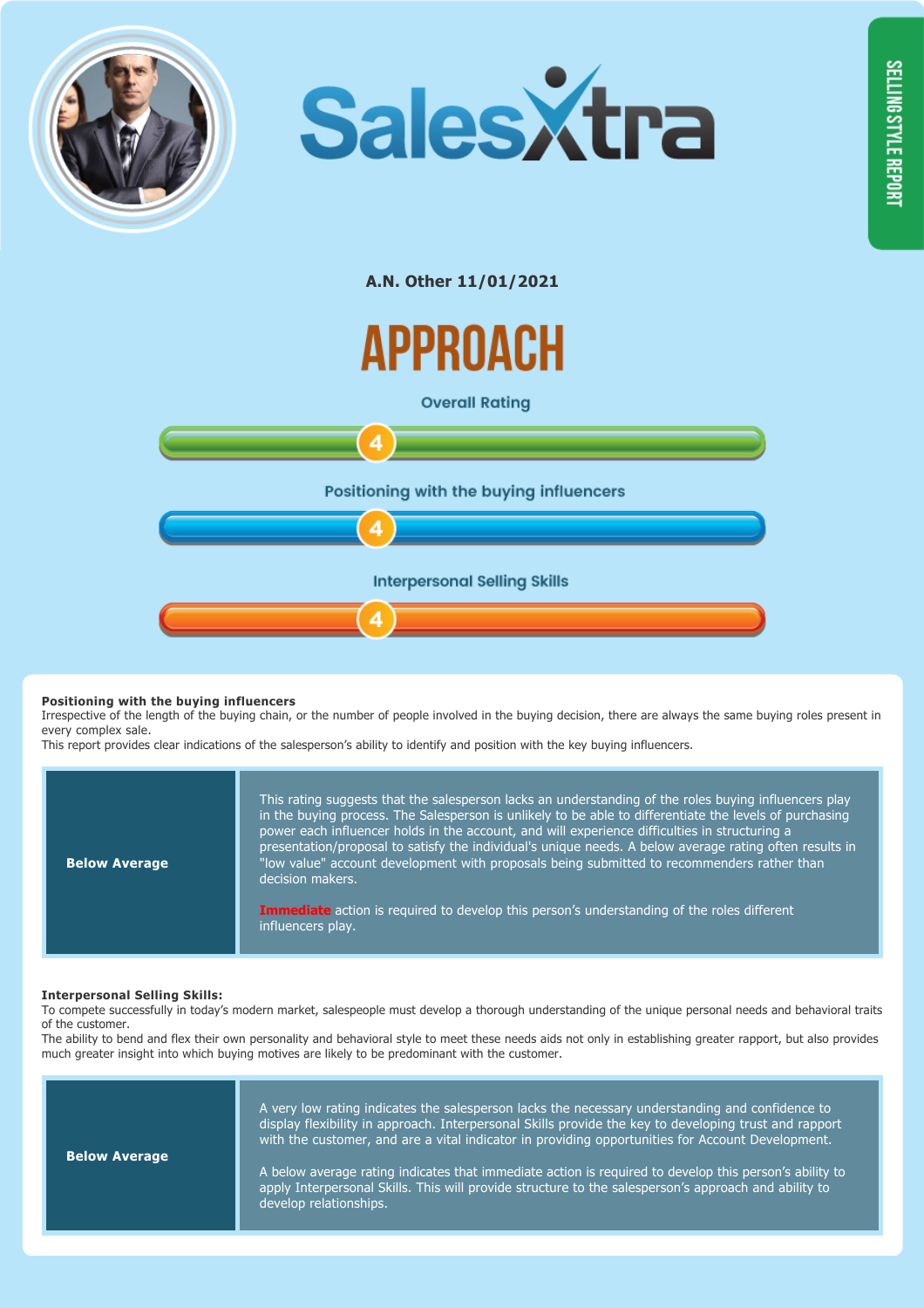



# **NEEDS ANALYSIS**

Information, together with the necessary competence to gain commitment on the concept sale prior to product presentation, is probably the single greatest factor that separates a salesperson from a positive response to their Account Development objectives.

This report provides accurate feedback on the salesperson's ability to structure a "Needs Analysis" and gather information using "tactical probing skills" when faced with a low receptive customer.

The higher the Needs Analysis rating, the greater will be the customer's perception of the salesperson as a "Consultant" rather than a product focused person.

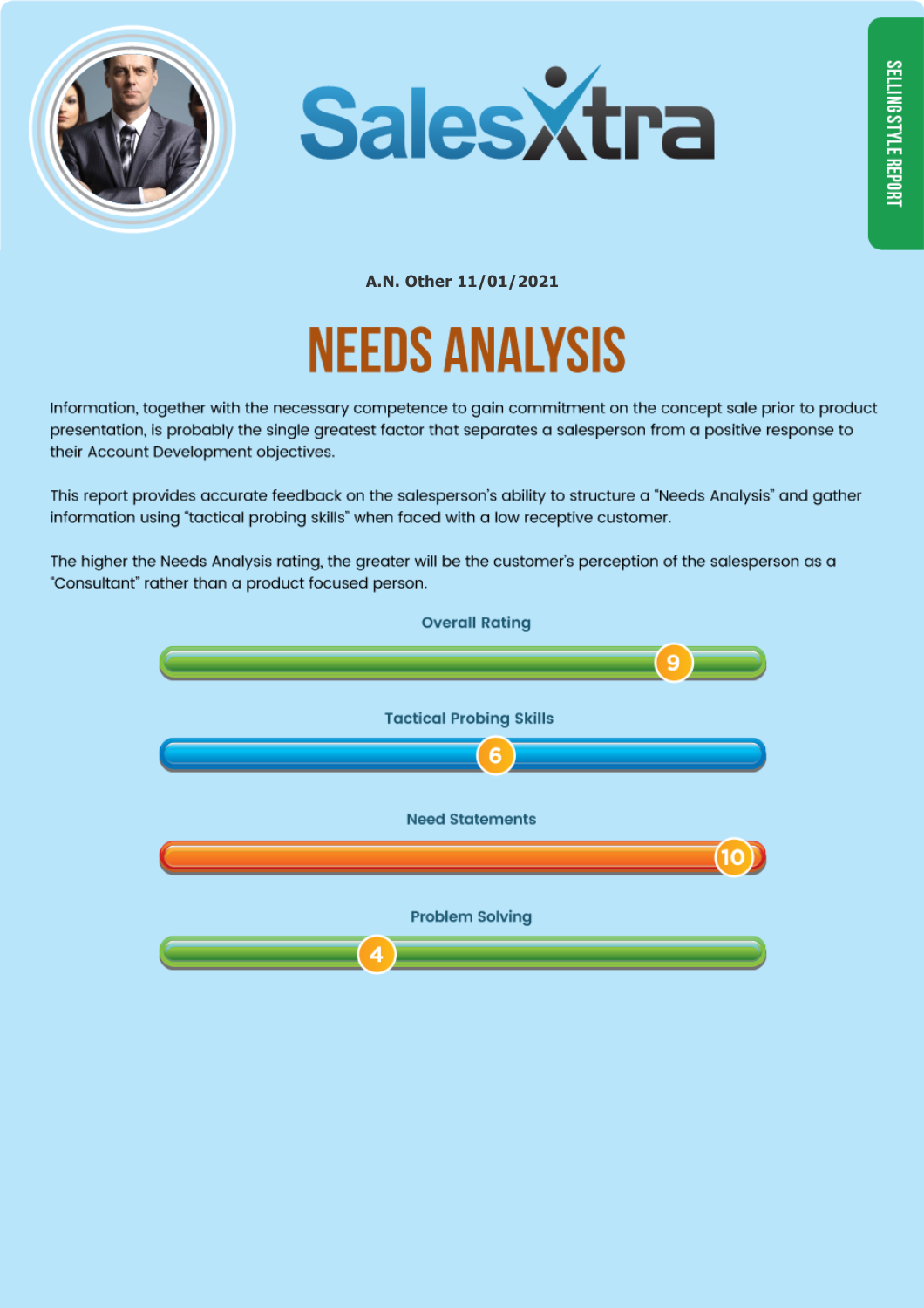



## **NEEDS ANALYSIS**

|             | A High rating is a clear indication that this salesperson possesses a very much above average ability<br>to recognise the needs and wants of their customer.<br>A salesperson with this rating will be able to:                                                                                                                                                                                                                                                                                                                                                                                                                                                                                                                                                                                                                                                                                                                                                                                                                                                                                                                                                           |
|-------------|---------------------------------------------------------------------------------------------------------------------------------------------------------------------------------------------------------------------------------------------------------------------------------------------------------------------------------------------------------------------------------------------------------------------------------------------------------------------------------------------------------------------------------------------------------------------------------------------------------------------------------------------------------------------------------------------------------------------------------------------------------------------------------------------------------------------------------------------------------------------------------------------------------------------------------------------------------------------------------------------------------------------------------------------------------------------------------------------------------------------------------------------------------------------------|
| <b>High</b> | - Structure a needs analysis process using tactical probing skills to encourage the customer to discuss<br>freely their needs for new solutions.<br>- Identify and position with the customer's receptivity to new concepts.<br>- Adopt a very strong "asking" style of selling to develop strategic accounts to their full potential.<br>- Maintain control throughout the sales process without digressing into non-related areas.<br>- Distinguish between statements of direct or indirect needs.<br>- Recognise customer statements of needs that are often expressed as vague dissatisfactions with the<br>existing circumstances, and develop these needs to a point where they are significant, and seen as<br>directly important.<br>- Project a "consultative" image during the needs analysis.<br>- Discover and position with, the customer's dominant buying motive.<br>- Involve the customer in calculating the size of the most obvious problems.<br>- Distinguish between opportunities that are within the salesperson's control and those that have no<br>immediate potential.<br>- Propose the next stage in his/her account development action plan. |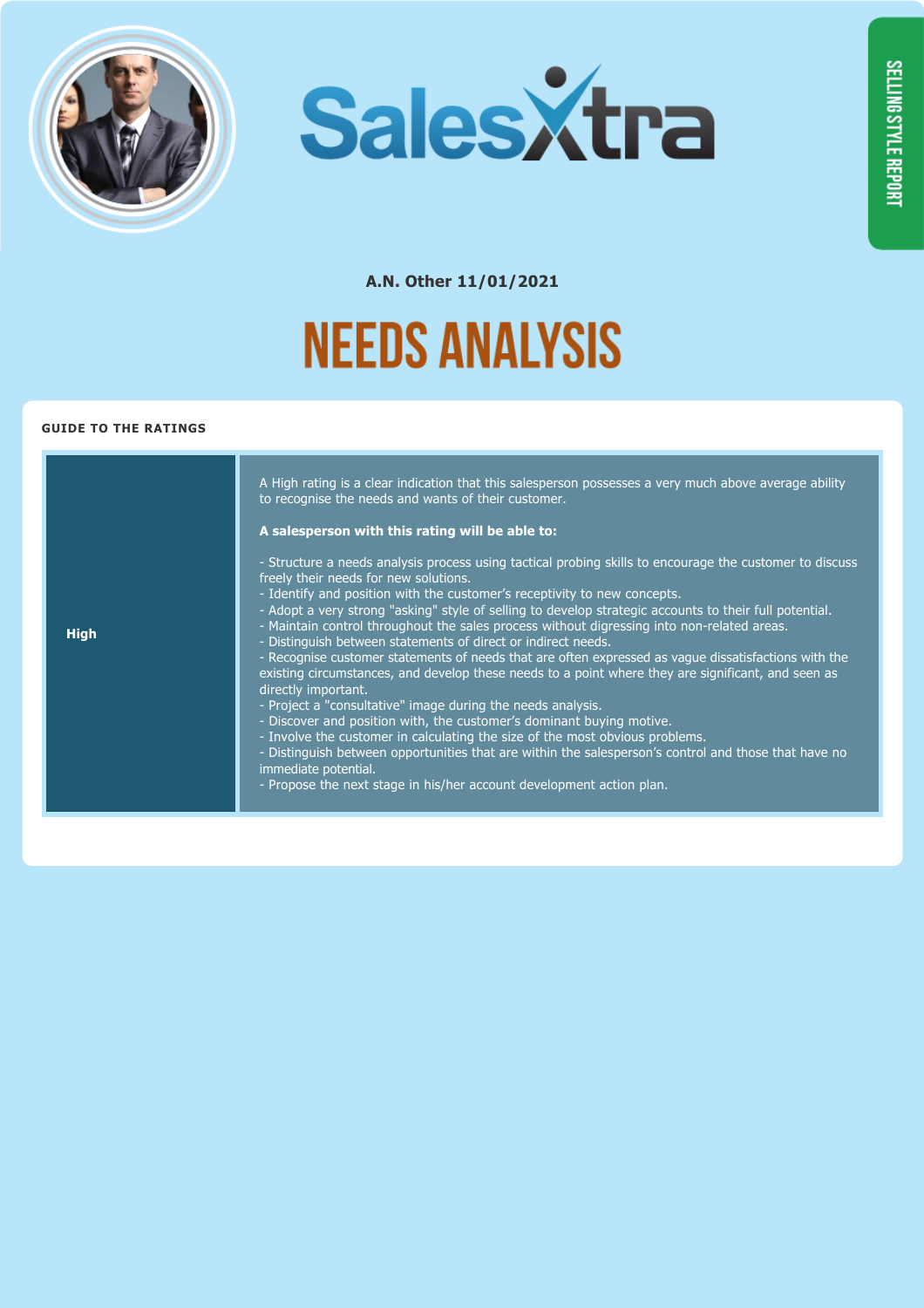



# **SOLUTION PRESENTATION**

This section of the profile is concerned with the salesperson's ability to introduce benefit statements that satisfy both the organisational needs and the personal needs of the senior buying influencers. and call for acceptance that they meet the customer's stated needs.

The higher the rating for this section the greater will be the salesperson's ability to prepare a solution and request acceptance that they meet the customer's stated needs

A high rating indicates a salesperson who will persuasively introduce product or service solutions to typical problems, and match these to the customers stated needs.



| <b>VERY HIGH</b> | A person with this rating will:<br>- Display good formal presentation skills.<br>- Persuasively introduce features and advantages that stimulate the customer's imagination to focus<br>on what they believe they will gain after they own the product or service.<br>- Match the product or service benefits to the customer's stated needs.<br>- Stimulates desire by using word pictures to introduce features and their associated advantages.<br>- Recognise and position with the customer's emotional needs.<br>- Understand that seldom do people buy logically; they buy emotionally, and defend the sale with<br>logic. |
|------------------|-----------------------------------------------------------------------------------------------------------------------------------------------------------------------------------------------------------------------------------------------------------------------------------------------------------------------------------------------------------------------------------------------------------------------------------------------------------------------------------------------------------------------------------------------------------------------------------------------------------------------------------|
|------------------|-----------------------------------------------------------------------------------------------------------------------------------------------------------------------------------------------------------------------------------------------------------------------------------------------------------------------------------------------------------------------------------------------------------------------------------------------------------------------------------------------------------------------------------------------------------------------------------------------------------------------------------|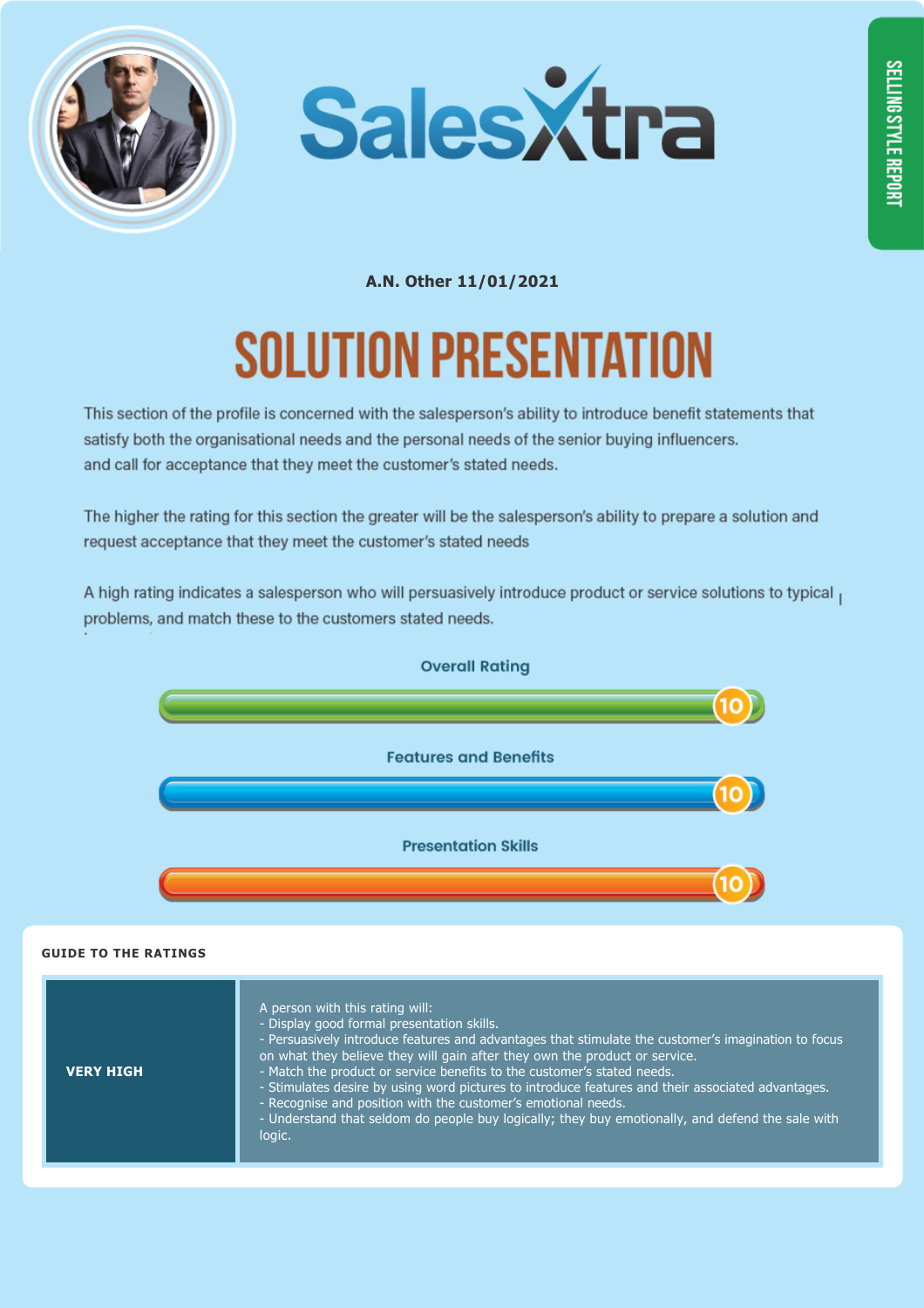





This essential assessment provides indications of the salesperson's strategies to counter unexpected and difficult situations.

The ability to counter and manage difficult issues is a powerful trait of "High Performance" salespeople.



| <b>Trial closing</b>                        | This chart measures the extent to which the salesperson understands the process of "testing" the<br>receptivity of the customer to finalise the sale.                                                                                                                                                            |
|---------------------------------------------|------------------------------------------------------------------------------------------------------------------------------------------------------------------------------------------------------------------------------------------------------------------------------------------------------------------|
| <b>Persuasion Skills</b>                    | This chart measures the salesperson's ability to communicate persuasively when presented with an<br>unexpected obstacle.<br>The higher the rating, the more likely the salesperson will employ persuasive strategies rather than<br>confrontation.                                                               |
| Dealing with difficult<br><b>situations</b> | This chart measures the salesperson's most likely response to unexpected and difficult situations.<br>The lower the rating, the more likely the salesperson is to concede.<br>The higher the rating, the more likely the salesperson is to search for acceptable compromises to<br>resolve difficult situations. |